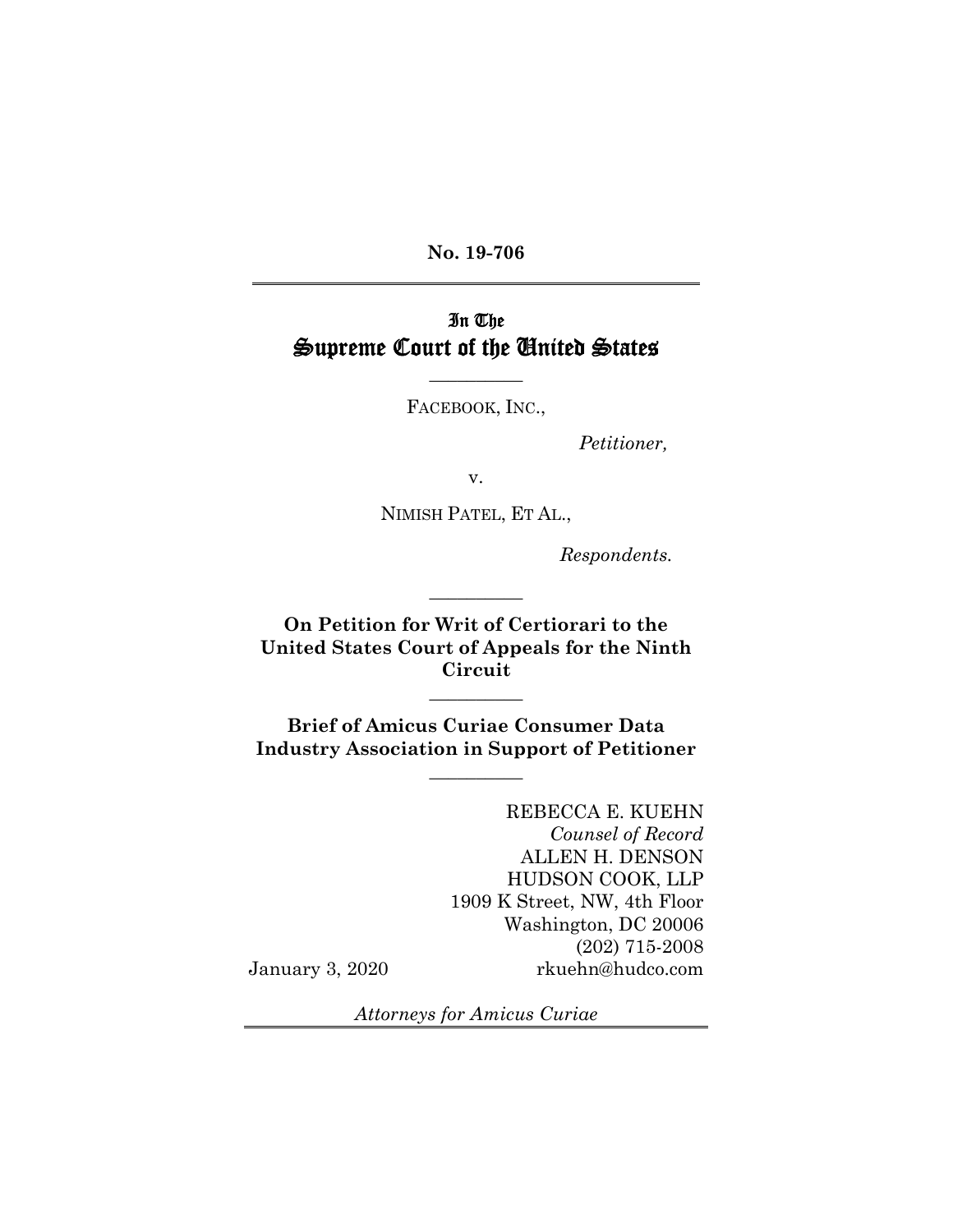# **TABLE OF CONTENTS**

| I. Circuit courts are split with respect to whether<br>informational injuries can support standing                                                  |
|-----------------------------------------------------------------------------------------------------------------------------------------------------|
| II. Circuit courts are split as to the weight<br>afforded to legislative judgments in applying                                                      |
| <b>III.Clarification of Article III standing</b><br>requirements is particularly important to CDIA<br>members, who face ruinous damages through no- |
|                                                                                                                                                     |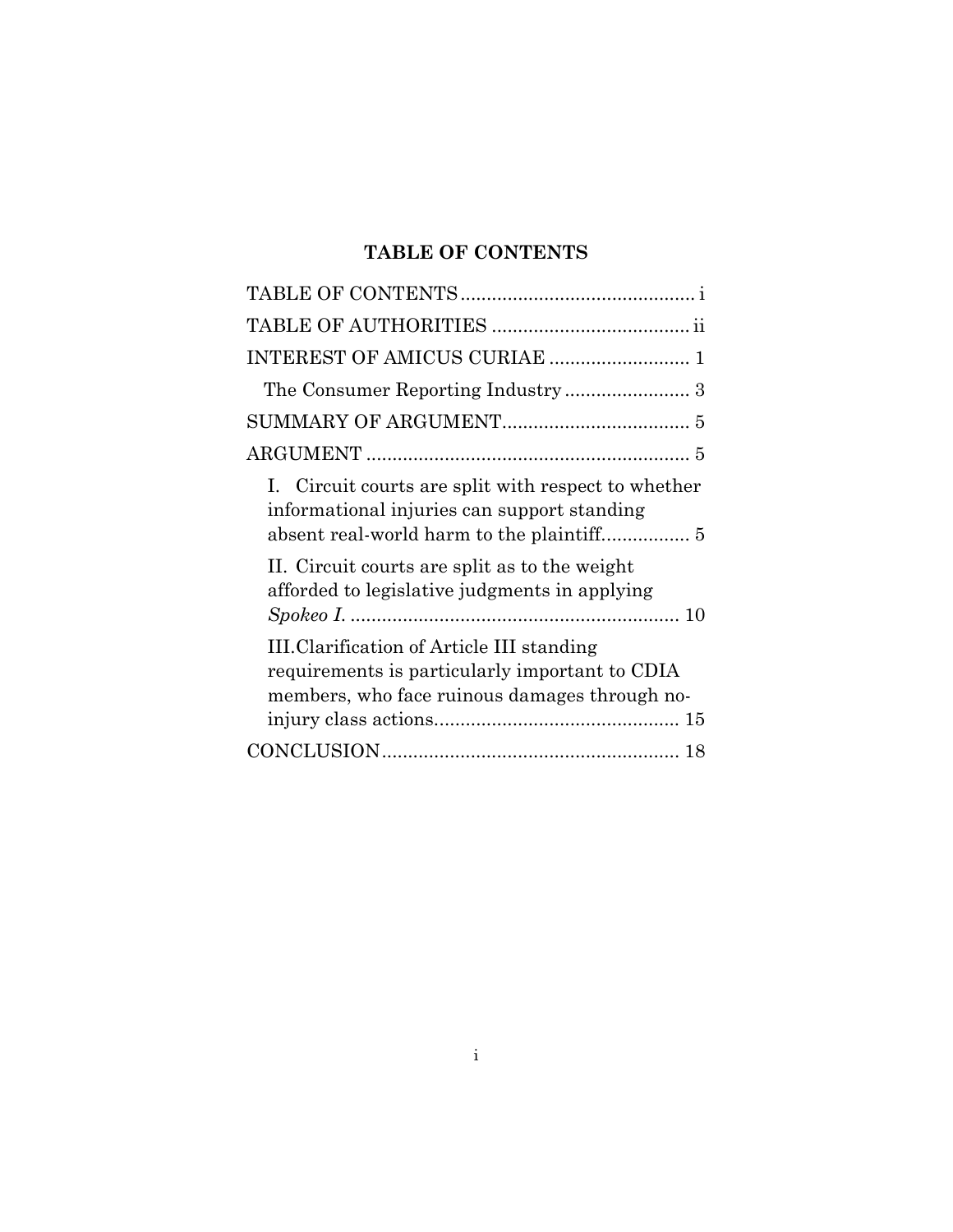## **TABLE OF AUTHORITIES**

## **Cases**

| Clapper v. Amnesty Int'l USA, 568 U.S. 398 (2013). 6                                            |
|-------------------------------------------------------------------------------------------------|
| Dreher v. Experian Info. Sols., Inc., 856 F.3d 337                                              |
| Hendrick v. Aramark Corp., 263 F. Supp. 3d 514                                                  |
| Huff v. Telecheck Servs., Inc., 923 F.3d 458 (6th Cir.                                          |
| Kamal v. J. Crew Grp., Inc., 918 F.3d 102 (3d Cir.                                              |
| LaFollette v. RoBal, Inc., No. 1:16-CV-2592-WSD,<br>2017 WL 1174020 (N.D. Ga. Mar. 30, 2017) 9  |
| Meyers v. Nicolet Rest. of De Pere, L.L.C., 843 F.3d                                            |
| Patel v. Facebook, Inc., 932 F.3d 1264 (9th Cir. 2019)                                          |
| Rosenbach v. Six Flags, 2019 IL 123186 (Jan. 25,                                                |
| Salcedo v. Hanna, 936 F.3d 1162 (11th Cir. 2019) 13,<br>14                                      |
| Saltzberg v. Home Depot, U.S.A., Inc., No. CV17-<br>05798-RGK (AKX), 2017 WL 4776969 (C.D. Cal. |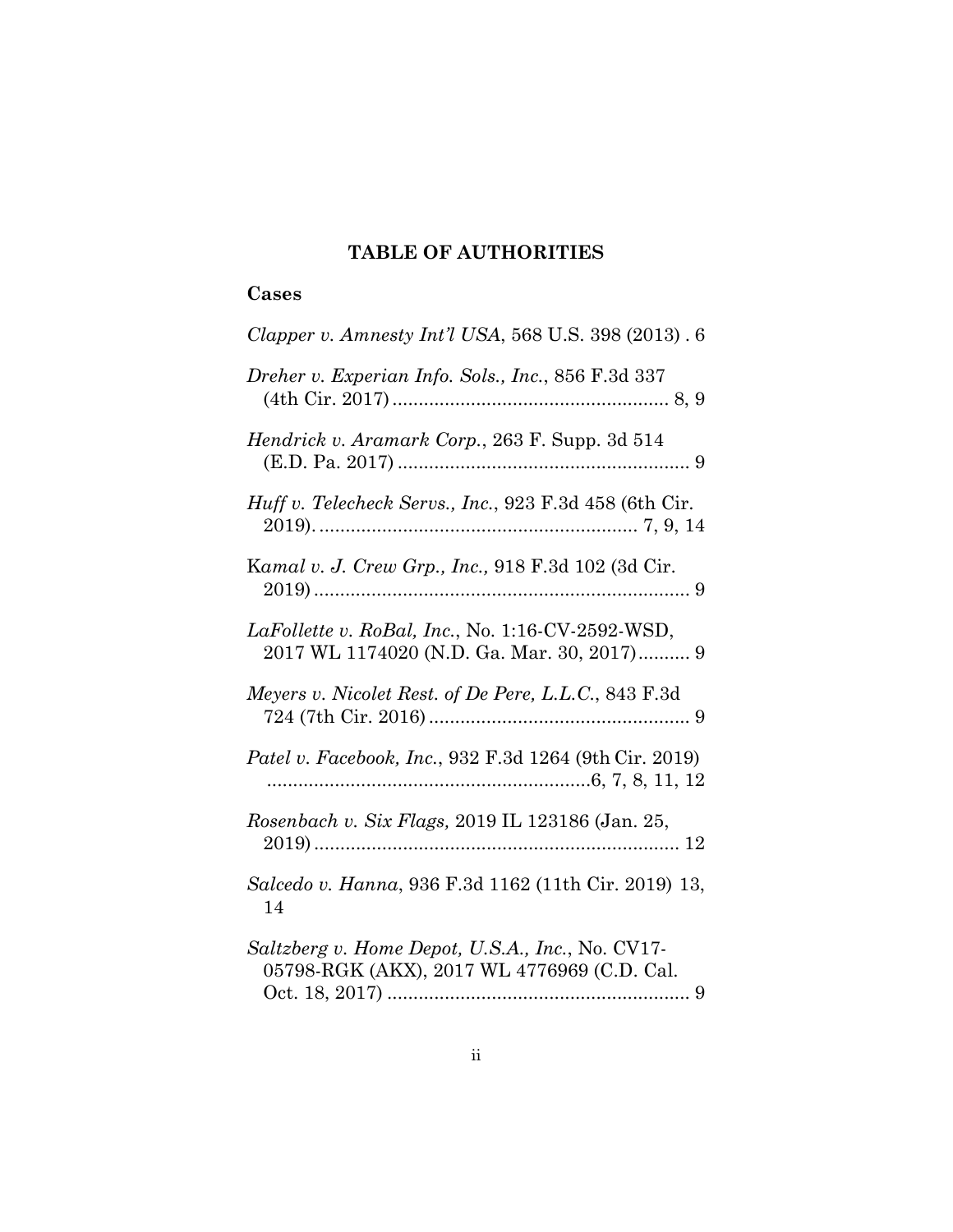| Sarver v. Experian Info. Sols., 390 F.3d 969 (7th Cir. |
|--------------------------------------------------------|
| Spokeo, Inc. v. Robins, 136 S. Ct. 1540, 194 L. Ed. 2d |
| Wal-Mart Stores, Inc. v. Dukes, 564 U.S. 338 (2011)    |

## **Statutes**

# **Other Authorities**

| CONSUMER FINANCIAL PROTECTION BUREAU, "Who<br>are the credit invisibles?" (Dec. 2016), available at:<br>https://s3.amazonaws.com/files.consumerfinance.go<br>v/f/documents/201612_cfpb_credit_invisible_policy |
|----------------------------------------------------------------------------------------------------------------------------------------------------------------------------------------------------------------|
|                                                                                                                                                                                                                |
| International Bank for Reconstruction and<br>Development, "General principles for credit"<br>reporting," The World Bank (Sept. 2011), available<br>at:                                                         |
| http://documents.worldbank.org/curated/en/662161<br>468147557554/General-principles-for-credit-                                                                                                                |
|                                                                                                                                                                                                                |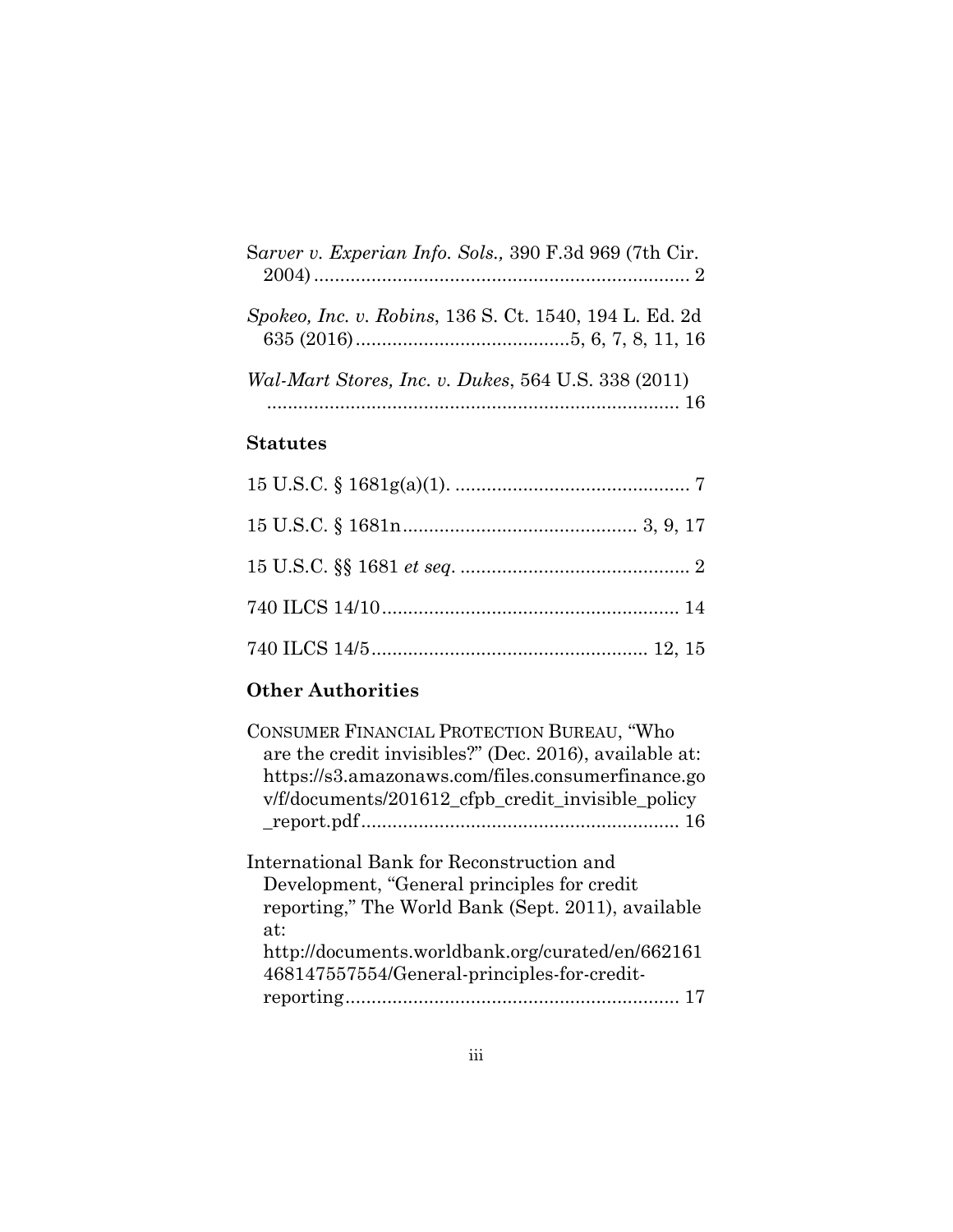| Michael E. Staten & Fred H. Cate, The Impact of |
|-------------------------------------------------|
| National Credit Reporting Under the Fair Credit |
| Reporting Act: The Risk of New Restrictions and |
|                                                 |
|                                                 |

|--|--|--|--|--|--|--|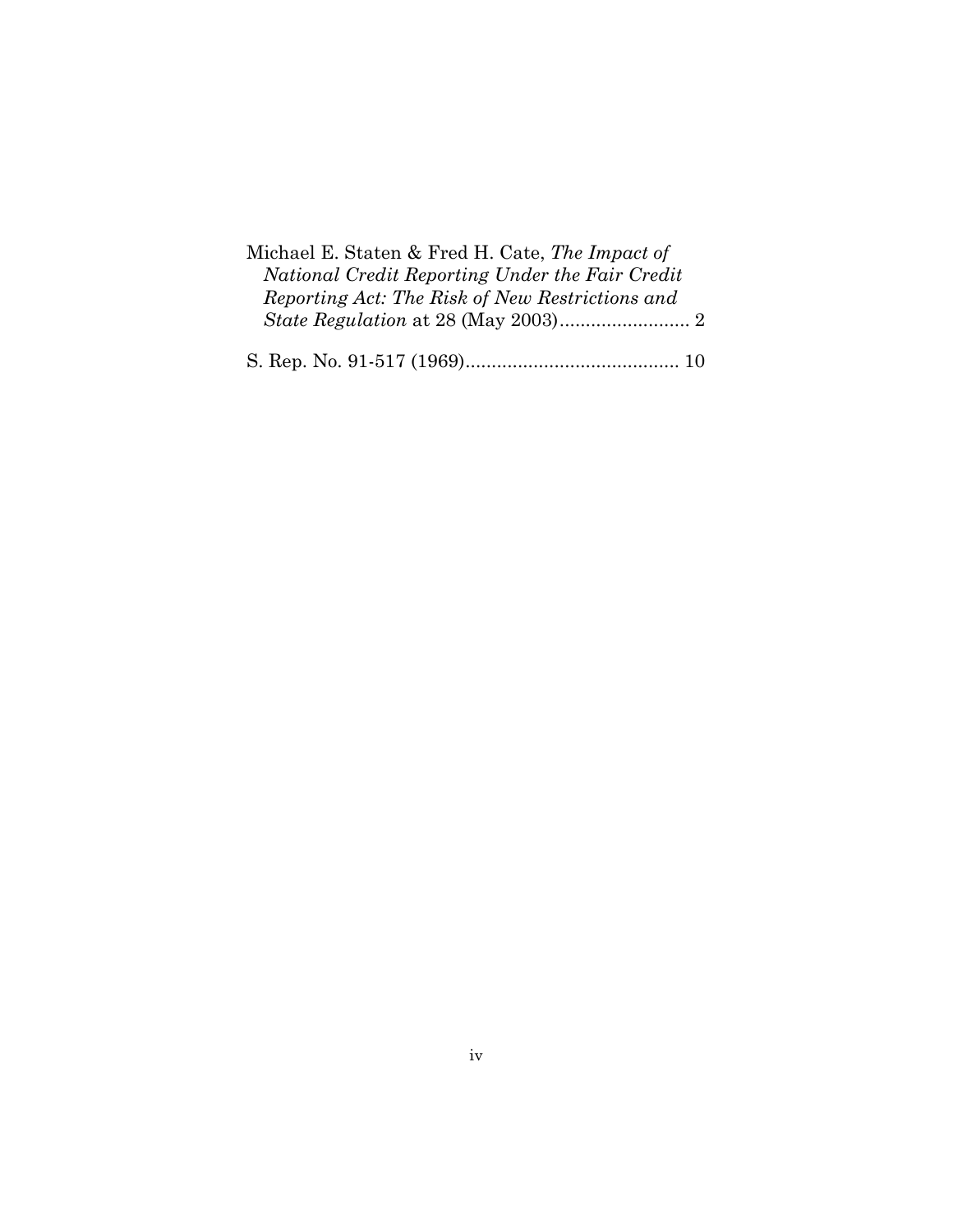### **INTEREST OF AMICUS CURIAE**

With the consent of all parties,<sup>1</sup> *amicus curiae*, the Consumer Data Industry Association ("CDIA"), submits its brief in support of petitioner, Facebook, Inc. (hereinafter, "Facebook").

CDIA is an international trade association, founded in 1906, and headquartered in Washington, D.C. As part of its mission to support companies offering consumer information reporting services, CDIA establishes industry standards, provides business and professional education for its members, and produces educational materials for consumers describing consumer credit rights and the role of consumer reporting agencies ("CRAs") in the marketplace. CDIA is the largest trade association of its kind in the world. Through data and analytics, CDIA members empower economic opportunity, thereby helping to ensure fair and safe transactions for consumers and facilitating competition and expanding consumers' access to financial and other products suited to their unique needs.

In its more than 100-year history, CDIA has worked with the United States Congress and state legislatures to develop laws and regulations governing the collection, use, maintenance, and

<sup>&</sup>lt;sup>1</sup> The parties were notified of CDIA's intention to file this brief in accordance with Rule 37.2(a). All parties have consented to the filing of CDIA's *amicus* brief.

No counsel for a party authored this brief in whole or in part, and no counsel or party made a monetary contribution intended to fund the preparation or submission of this brief. No person other than *amicus curiae*, its members, or its counsel made a monetary contribution to its preparation or submission.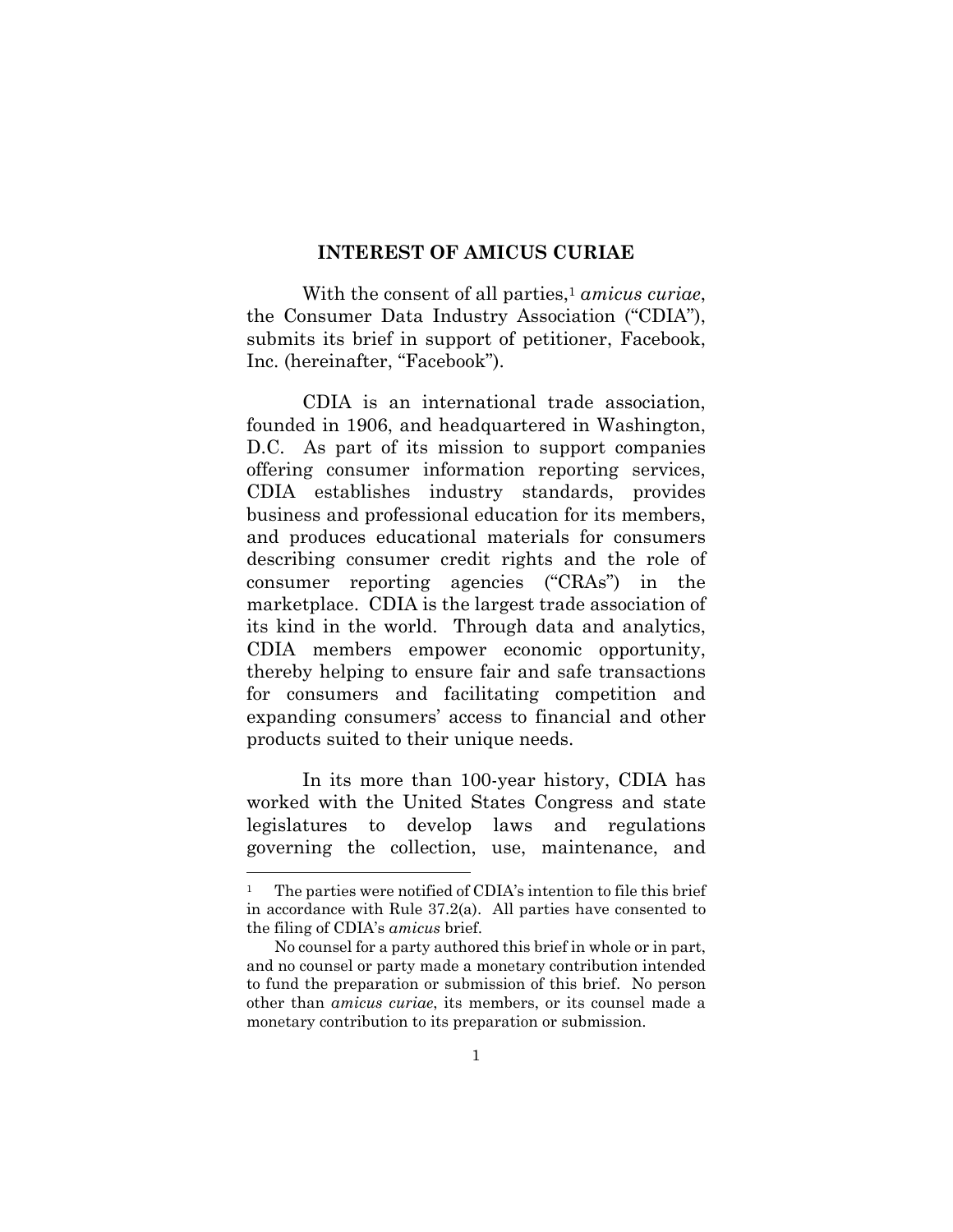dissemination of consumer report information. In this role, CDIA participated in the legislative efforts that led to the enactment of the Fair Credit Reporting Act ("FCRA") in 1970 and its subsequent amendments.

CDIA is vitally interested in the outcome of this appeal because CDIA's members are subject to an intricate and comprehensive regulatory scheme under the FCRA, which governs the collection, use, maintenance, and dissemination of consumer report information.2 Plaintiffs often file suit alleging violations of merely technical requirements under the FCRA without having sustained any real, cognizable harm. An expansive interpretation of constitutional Article III standing would heighten CRAs' litigation risk based on novel theories in an already unclear area of the law. Such risk is compounded by the potential for unlimited statutory damages that successful plaintiffs may recover in class action lawsuits under the FCRA.

Because in the electronic age, any CRA business practice is likely to be repeated millions of times each year (perhaps even millions of times each day),3 preserving Article III standing requirements,

<sup>2 15</sup> U.S.C. §§ 1681 *et seq.* (2018).

<sup>3</sup> *See, e.g.,* S*arver v. Experian Info. Sols.,* 390 F.3d 969, 972 (7th Cir. 2004) (noting that one CRA "processes over 50 million updates to trade information each day"); *see also* Michael E. Staten & Fred H. Cate, *The Impact of National Credit Reporting Under the Fair Credit Reporting Act: The Risk of New Restrictions and State Regulation* at 28 (May 2003) (the consumer reporting system "deals in huge volumes of data – over 2 billion trade line updates, 2 million public record items, an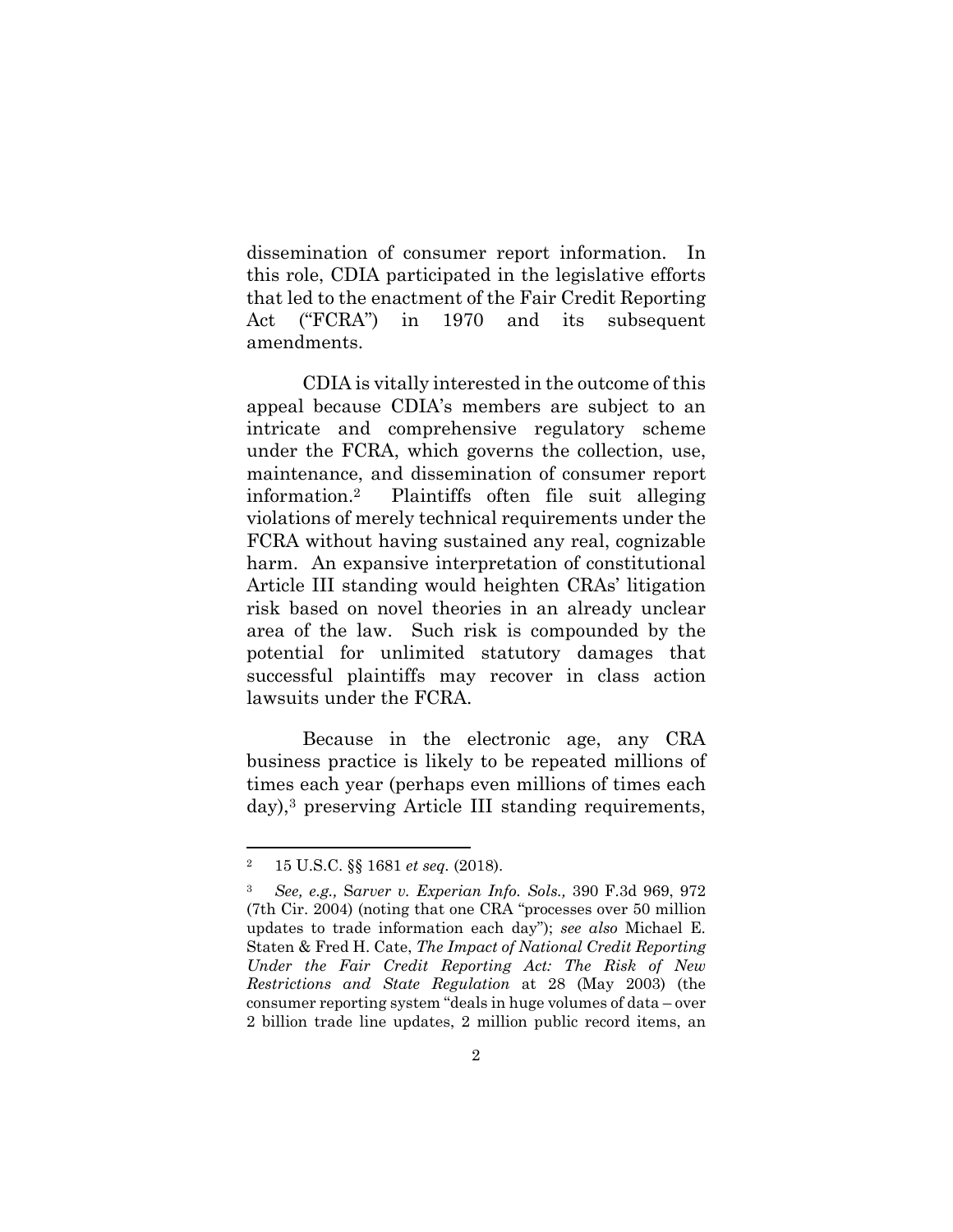particularly the injury in fact requirement, is critical to nationwide CRAs whose activities can be said to be, in the FCRA's language (15 U.S.C. § 1681n), "with respect to" almost any adult U.S. consumer. The Constitutional constraints established in Article III are essential to prevent entrepreneurial plaintiffs' class action lawyers from abusing the FCRA's statutory damages provision to challenge any CRA activity as a willful violation even when the activity results in no consumer injury.

The Ninth Circuit's decision has broad implications to statutory claims under a number of consumer statutes. Because CDIA has been involved in the consumer reporting industry for more than a century, and because its member CRAs, their furnishers, and users are all subject to potential class action claims under the FCRA's statutory damages provisions, CDIA is uniquely qualified to assist this Court as it considers Facebook's petition for certiorari.

### **The Consumer Reporting Industry**

In enacting the FCRA, Congress recognized that the consumer reporting industry is vital to the U.S. economy. Each year, CRAs furnish more than 1.5 billion consumer reports to creditors, insurers, employers, landlords, law enforcement, and counterterrorist agencies, all of which use this information to make important risk-based decisions, hire employees, evaluate the backgrounds of potential tenants, and provide information to law enforcement to locate

average of 1.2 million household address changes a month, and over 200 million individual credit files.").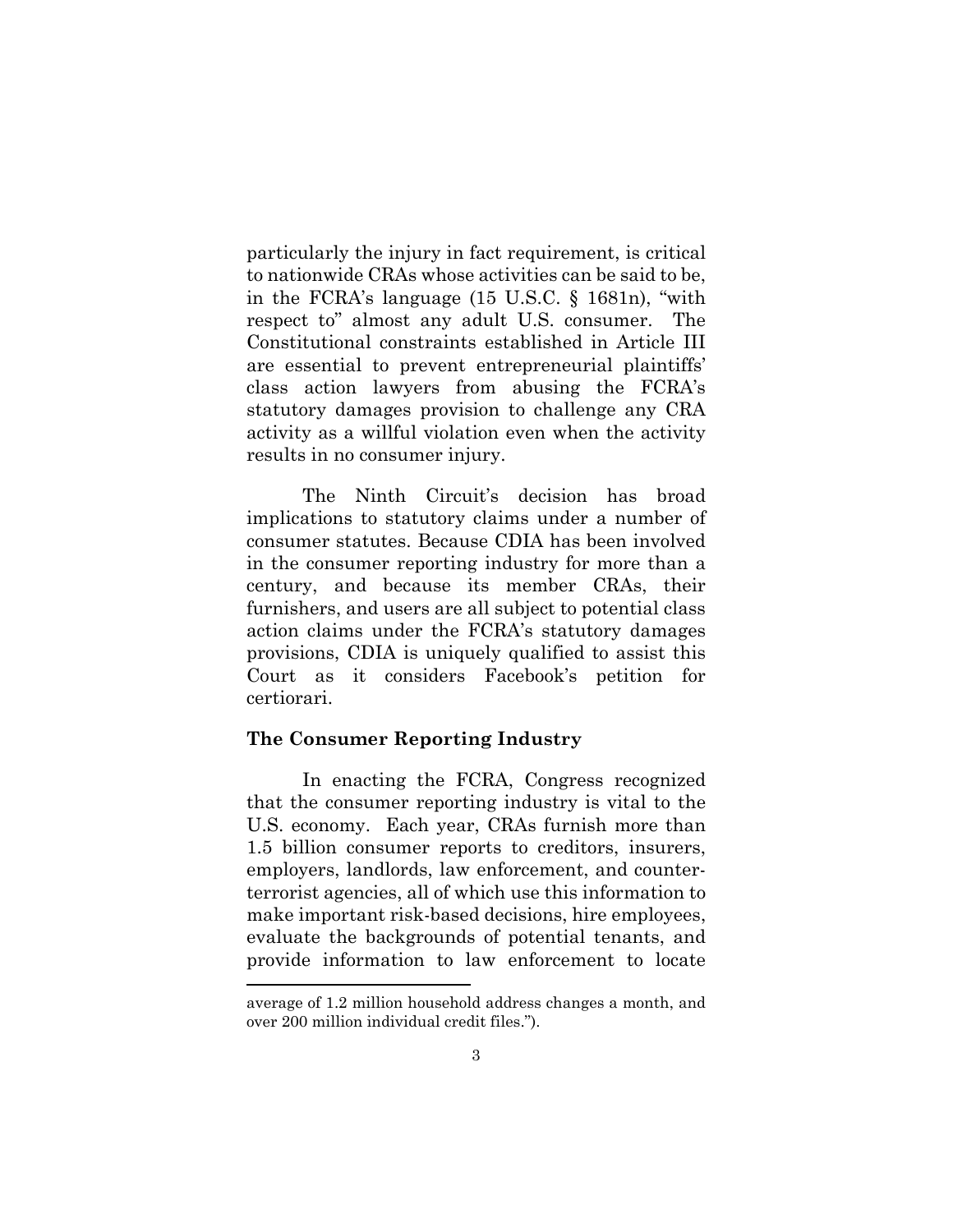individuals suspected of criminal activity. Information in consumer reports contributes to the soundness, safety and efficiency of the insurance, banking, finance, retail credit, housing, and law enforcement systems in the United States.

In order to prepare these reports, CRAs have created and maintain data files on nearly 200 million consumers. The files contain 2.6 billion tradelines (an industry term for accounts that are included in a credit report) that include billions of items of information the CRAs receive from over ten thousand furnishers on a monthly basis. Because credit reports are compiled over the course of years, based on information obtained from different types of furnishers, and updated on a periodic basis, insurers, creditors, landlords, employers and others who have "permissible purposes" can obtain a detailed picture of the risk (e.g., default risk, risk of a covered loss, etc.) presented by a particular consumer.

The U.S. consumer reporting system evolved and operates on a voluntary basis. Furnishing information to a consumer reporting agency is, with limited exception, a voluntary endeavor. If the providers of consumer reports and the furnishers of consumer report information must face companycrippling liability for technical issues that result in no consumer harm, it will undermine the incentive to furnish. If consumer reports become less complete and, consequently, paint a less accurate picture of the consumer, they will be less predictive of risk. The result will be increased transaction costs whenever a creditor or insurer makes a risk determination, and thus increased costs to the consumer.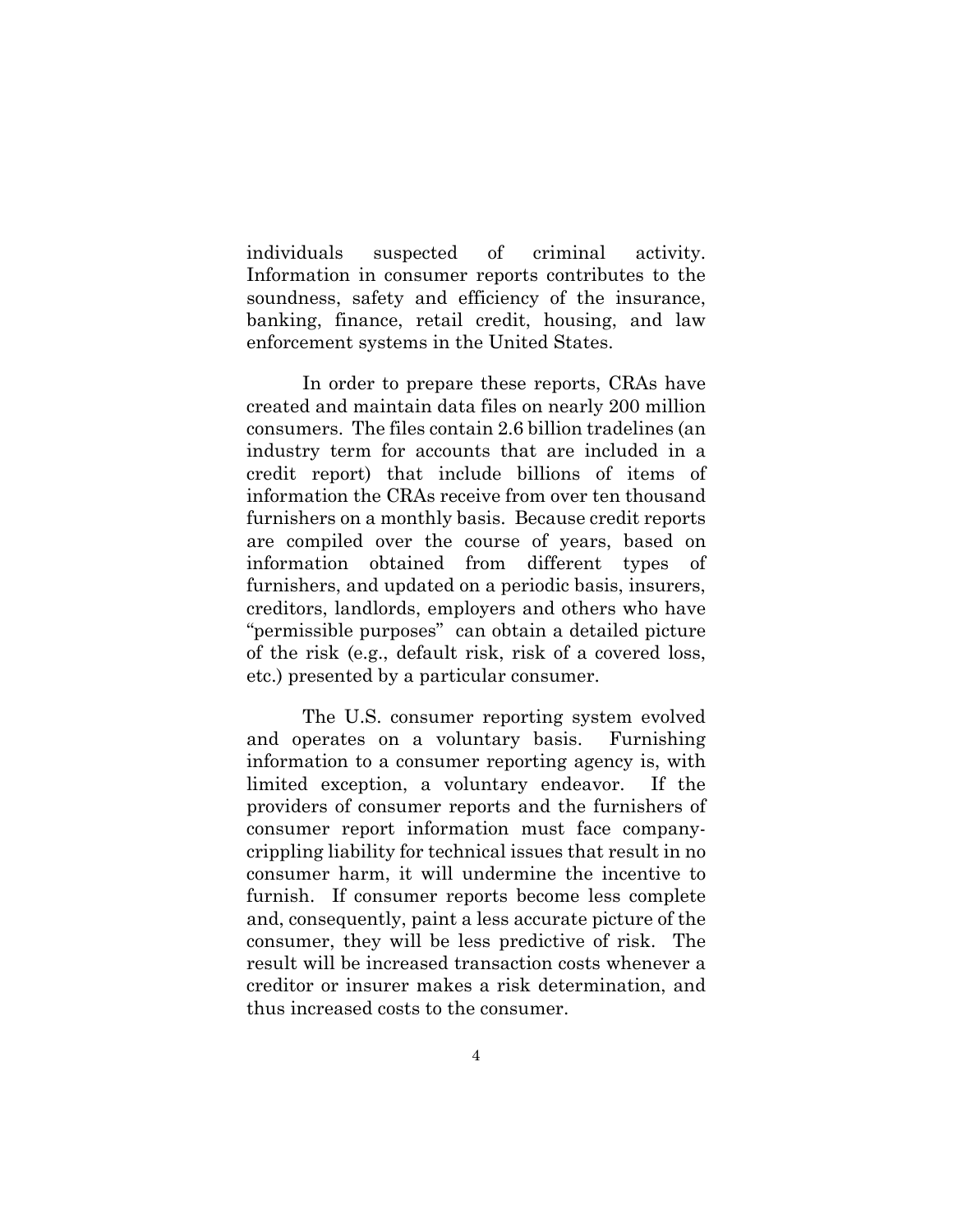#### **SUMMARY OF ARGUMENT**

The Ninth Circuit's decision creates a deep divide in how courts apply the framework this Court adopted in *Spokeo, Inc. v. Robins*, 136 S. Ct. 1540 (2016) ("Spokeo I"). First, the Ninth Circuit permitted vague concerns about the purported future risks of using biometric data to constitute a sufficiently concrete injury for purposes of Article III standing. Yet the plaintiff below alleged no real-world injury or even an imminent risk of injury. Other circuits have expressly declined to follow this approach. Second, the Ninth Circuit adopted a divergent approach to the weight it provides to the judgment of the legislature under the *Spokeo I* framework, departing from the approach of other circuits that have been unwilling to afford such deference to the legislature.

Guidance from this Court is necessary to clarify those questions. That clarification is particularly urgent for CDIA's members, which face ruinous damages through no-injury class actions as a result of the current lack of certainty around Article III standing requirements.

#### **ARGUMENT**

## **I. Circuit courts are split with respect to whether informational injuries can support standing absent real-world harm to the plaintiff.**

In the decision below, the Ninth Circuit applied its permissive interpretation of this Court's *Spokeo I*  framework and concluded that an alleged violation of Illinois Biometric Information Privacy Act ("BIPA")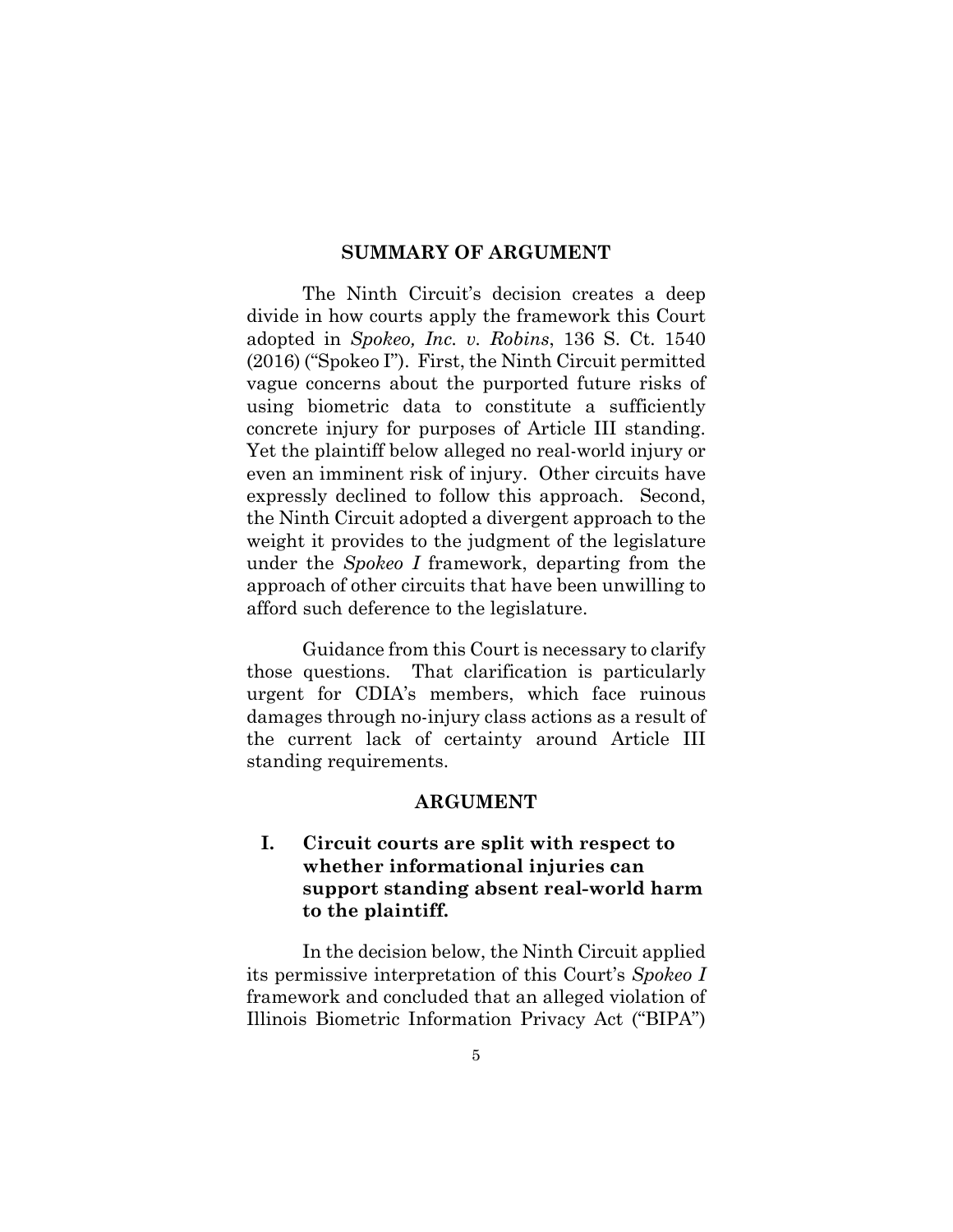through Facebook's tagging function created a concrete injury for purposes of Article III. The Ninth Circuit found purportedly concrete harm by relying on speculative *risks* of harm that it deemed to arise from facial recognition generally: "It seems likely that a face-mapped individual could be identified from a surveillance photo taken on the streets or in an office building. Or a biometric face template could be used to unlock the face recognition lock on that individual's cell phone."4

The record is devoid of any indication that *Facebook's* technology is or could be used for such a purpose; the gulf between tagging individuals in a social media post and unlocking phones or conducting deep state surveillance is a wide one. This remote and speculative risk deemed sufficient by the Ninth Circuit is pure speculation, failing the fundamental lesson of *Spokeo I*: statutory violations must "entail a degree of risk sufficient to meet the concreteness requirement."5

The Ninth Circuit also relied on Facebook's failure to make the disclosures that plaintiffs alleged were required by BIPA, without considering whether plaintiffs were harmed by the failure to provide that information instead of the disclosures that Facebook actually provided. Critically, questions related to standing based on this type of information harm reach across substantive areas of the law. Circuit

<sup>4</sup> *Patel v. Facebook, Inc.*, 932 F.3d 1264, 1273 (9th Cir. 2019).

<sup>5</sup> *Spokeo I*, 136 S. Ct. at 1550; *see also Clapper v. Amnesty Int'l USA*, 568 U.S. 398, 402 (2013) (standing cannot be manufactured "based on hypothetical future harm that is **not certainly impending**") (emphasis added).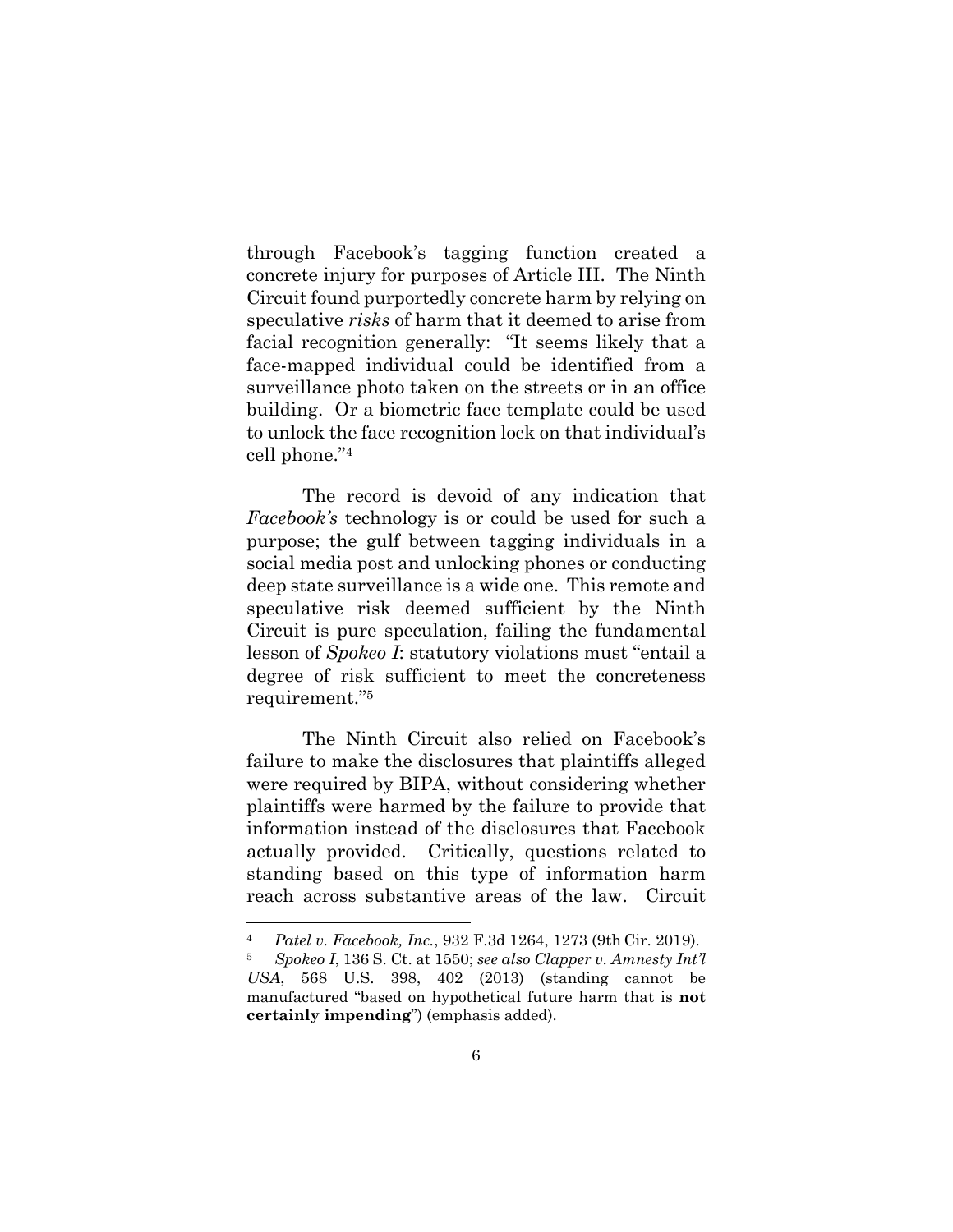courts are not aligned as to whether and when the failure to make disclosures required by statute satisfies Article III standing requirements.

The **Sixth Circuit** in *Huff v. TeleCheck Services, Inc.6* rejected a similar approach to risk of harm in a putative FCRA class action. There, the plaintiff received an incomplete consumer report, a violation of the FCRA's requirement to provide "all [of the] information" in a consumer's file.7 The court recognized that the risk of harm from TeleCheck's incomplete disclosure was "highly speculative," as an attenuated chain of unlikely events would need to happen in order for any alleged injury to occur.<sup>8</sup> Huff had not suffered a declined check in years. Because Huff did not show that he was actually harmed by the failure to provide the required information, he did not have standing. 9

The Sixth Circuit's approach faithfully follows this Court's guidance in *Spokeo I*, and stands in direct contrast to the Ninth Circuit's approach in *Patel*. As it currently stands, the Ninth Circuit will allow harm that "seems likely" to constitute a concrete injury, even where that "likely" harm is a mere future possibility, far from imminent, completely divorced from the conduct (here, the alleged failure to comply with notice and consent requirements) at issue, and the record suggests no actual risk of use or harm. Further, plaintiffs below admitted that the alleged

<sup>6</sup> *Huff v. Telecheck Servs., Inc.*, 923 F.3d 458 (6th Cir. 2019).

<sup>7 15</sup> U.S.C. § 1681g(a)(1).

<sup>8</sup> *Huff*, 923 F.3d at 463.

<sup>9</sup> *Id.*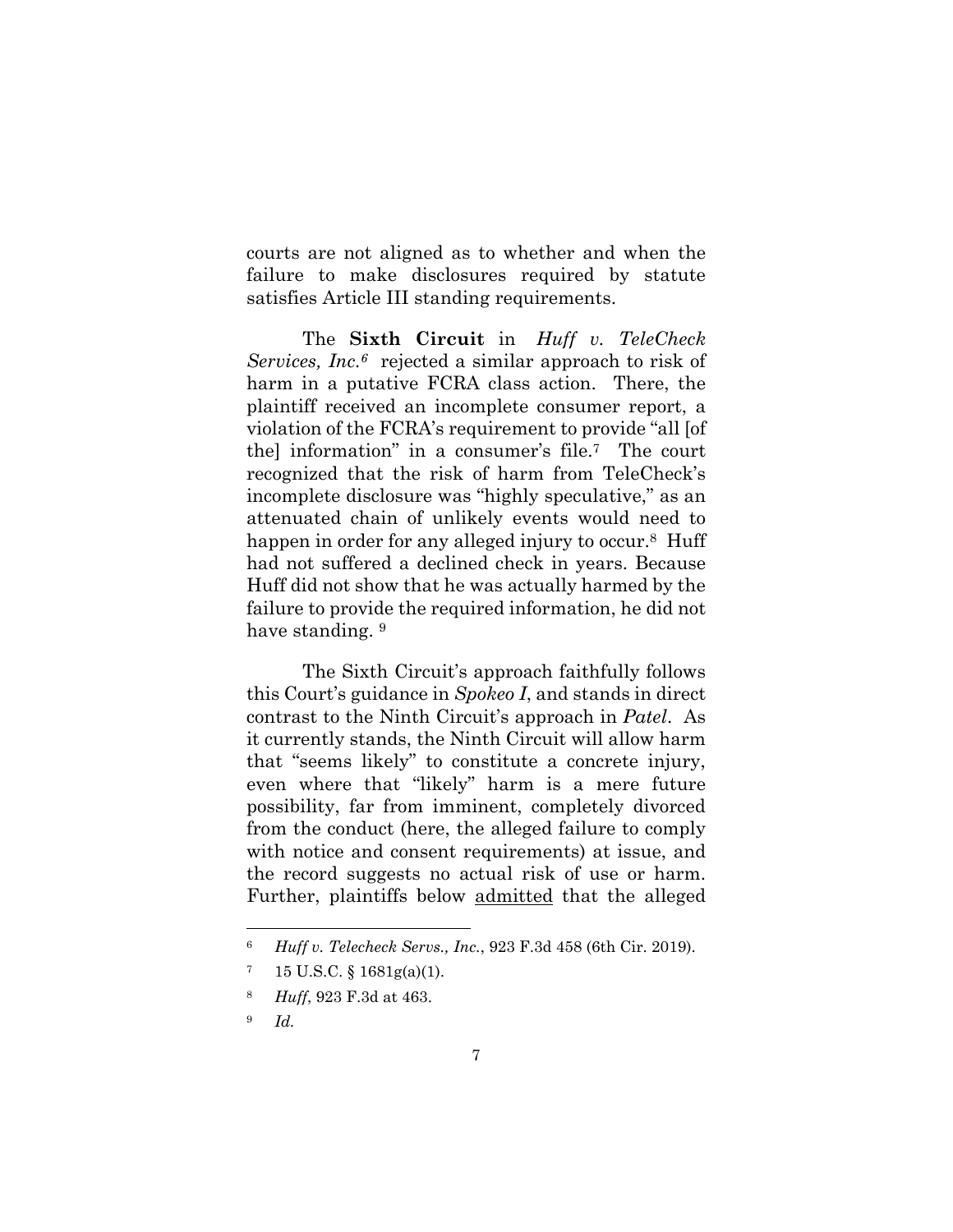harmful conduct had no actual effect on their behavior.10

In another FCRA case, the **Fourth Circuit** in *Dreher v. Experian Information Solutions, Inc.*, found no concrete injury in the context of another informational injury that is commonly alleged in FCRA class actions. 11 There, the consumer reporting agency failed to accurately disclose the source of a tradeline in the plaintiff's consumer report.12 Following this Court's guidance in *Spokeo I*, the Fourth Circuit reasoned that Dreher lacked a concrete, real-world injury because he had not demonstrated how inaccurately disclosing the source of a tradeline affected his actual conduct in any way.13 He had not been "adversely affected" and therefore "suffered no real harm."14

As in *Dreher*, the plaintiffs here have admitted to having been unaffected in any real-world way. Rather, the plaintiffs argued before the Ninth Circuit that "'[i]t is of no moment' whether any individual Plaintiff would have opted out of Tag Suggestions, or changed his behavior in some other way, had he received a different disclosure from Facebook. Appellees' Br. at 29, *Patel*, 932 F.3d 1264 (No. 18- 15982)."15 Yet while the Court in *Dreher* found that

<sup>10</sup> Petition at 16-17.

<sup>11</sup> *Dreher v. Experian Info. Sols., Inc.*, 856 F.3d 337 (4th Cir. 2017).

<sup>12</sup> *Id.* at 345.

<sup>13</sup> *Id.* at 347.

 $14$  *Id.* 

<sup>15</sup> Petition at 17.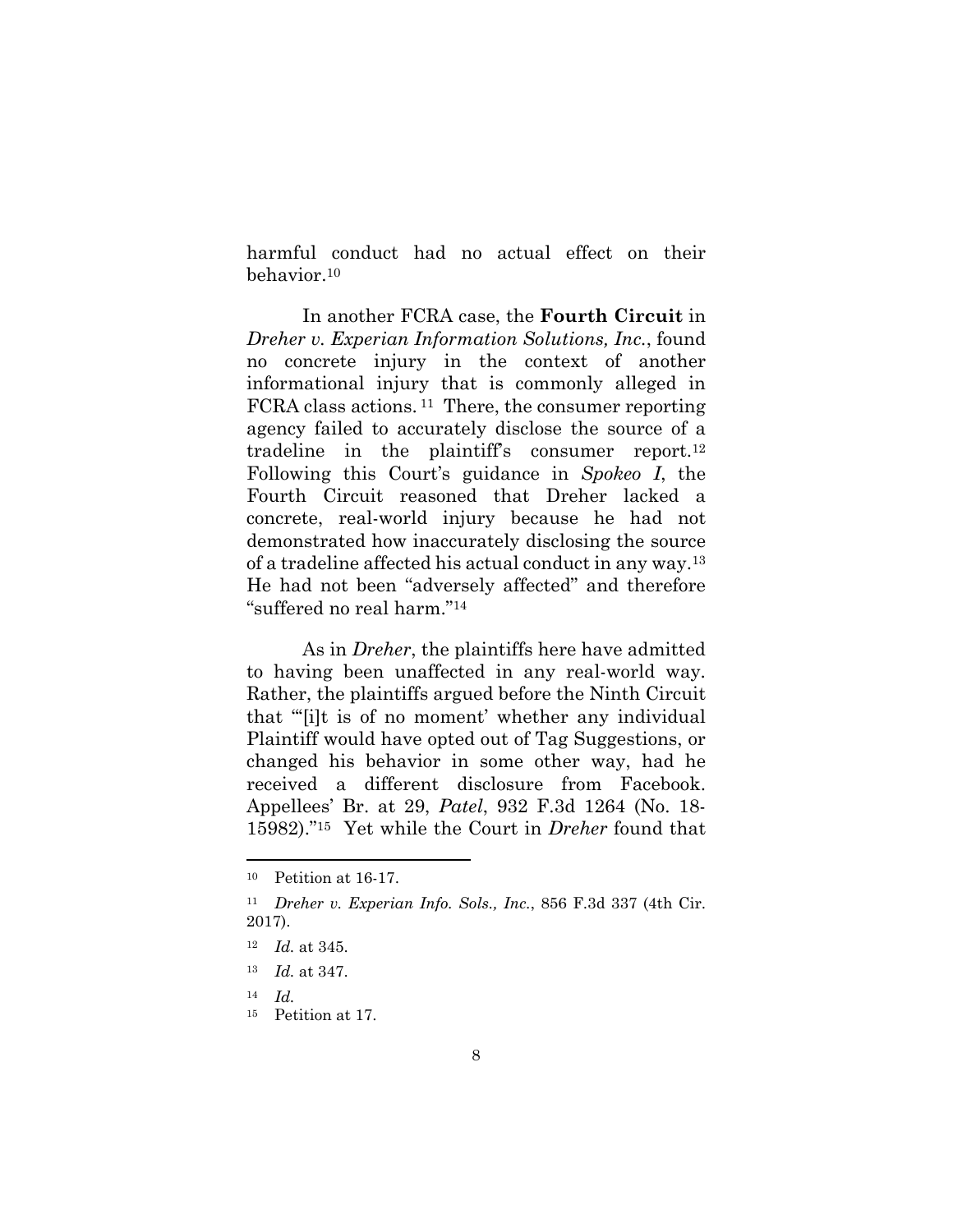the injury was insufficiently concrete, the Ninth Circuit permits such attenuated risks to pass muster.

This approach misinterprets not only Article III but the FCRA as well. CDIA's members frequently face class action lawsuits over alleged informational injuries such as incomplete file disclosures or the inaccurate source of a tradeline, as seen in *Huff* and *Dreher*.16 And Congress has authorized plaintiffs to recover statutory damages under the FCRA for willful violations of the statute.17 The FCRA's statutory history, however, demonstrates that Congress sought to provide redress only where real harm, or a material risk of harm, flows from a violation of the FCRA. The

<sup>16</sup> *See, e.g., Kamal v. J. Crew Grp., Inc.,* 918 F.3d 102 (3d Cir. 2019) (alleging that the retailer violated the Fair and Accurate Credit Transactions Act by printing more than the last five digits of a consumer's credit card number on their receipt); *Meyers v. Nicolet Rest. of De Pere, L.L.C.*, 843 F.3d 724 (7th Cir. 2016) (alleging that restaurant did not truncate the expiration date of a customer's credit card on their receipt, in violation of the Fair and Accurate Credit Transactions Act); *Hendrick v. Aramark Corp.*, 263 F. Supp. 3d 514 (E.D. Pa. 2017), *appeal dismissed*, No. 17-2120, 2017 WL 5664867 (3d Cir. Oct. 31, 2017) (alleging violation of the Fair and Accurate Credit Transactions Act for giving a customer a paper receipt displaying ten digits of their credit card number); *Saltzberg v. Home Depot, U.S.A., Inc.*, No. CV17-05798-RGK (AKX), 2017 WL 4776969 (C.D. Cal. Oct. 18, 2017) (alleging that Home Depot violated the Fair Credit Reporting Act by including unlawful waivers in the background check consent forms); *LaFollette v. RoBal, Inc.*, No. 1:16-CV-2592-WSD, 2017 WL 1174020 (N.D. Ga. Mar. 30, 2017) (alleging defendant violated 15 U.S.C. § 1681b(b)(2)(A) because it failed to give her a standalone document that consisted solely of a disclosure indicating that the defendant might obtain a consumer report for employment purposes).

<sup>17 15</sup> U.S.C. § 1681n.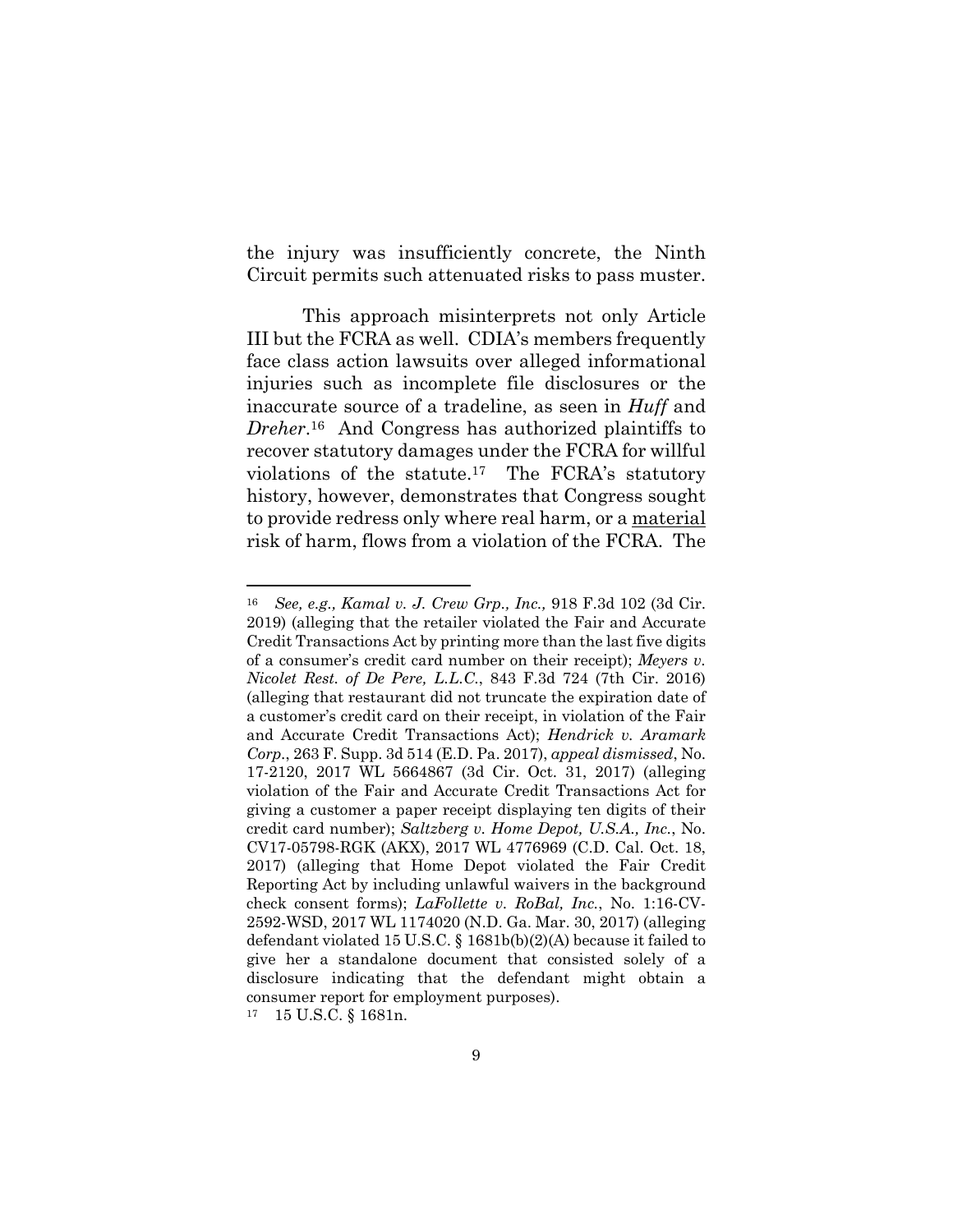Senate Report surrounding the adoption of the FCRA frequently focused on the real-world impact of FCRA violations.18 The report then listed examples of the damage the bill was meant to protect against: "being rejected for credit or insurance or employment because of a credit report[.]"19 The report emphasized that the bill's procedures "give the consumer access to the information in his credit file so that he is not unjustly damaged by an erroneous credit report."20 Congress's intent is clear: protecting consumers from the real harms that might flow from inaccurate information, not creating a statutory scheme whereby enterprising plaintiffs' attorneys can take advantage of harmless but inaccurate information in consumer reports.

A ruling from this Court clarifying what types of informational injuries are sufficiently concrete, would resolve the confusion surrounding FCRA class actions that create so much uncertainty for CDIA's members.

### **II. Circuit courts are split as to the weight afforded to legislative judgments in applying** *Spokeo I***.**

This Court should also grant the Petition to resolve a split among the circuits with respect to the weight accorded to the judgment of legislatures. To

<sup>18 &</sup>quot;The purpose of the fair credit reporting bill is to prevent consumers from being unjustly damaged because of inaccurate or arbitrary information in a credit report." S. Rep. No. 91-517, at 3 (1969).

<sup>19</sup> *Id.* 

<sup>20</sup> *Id.*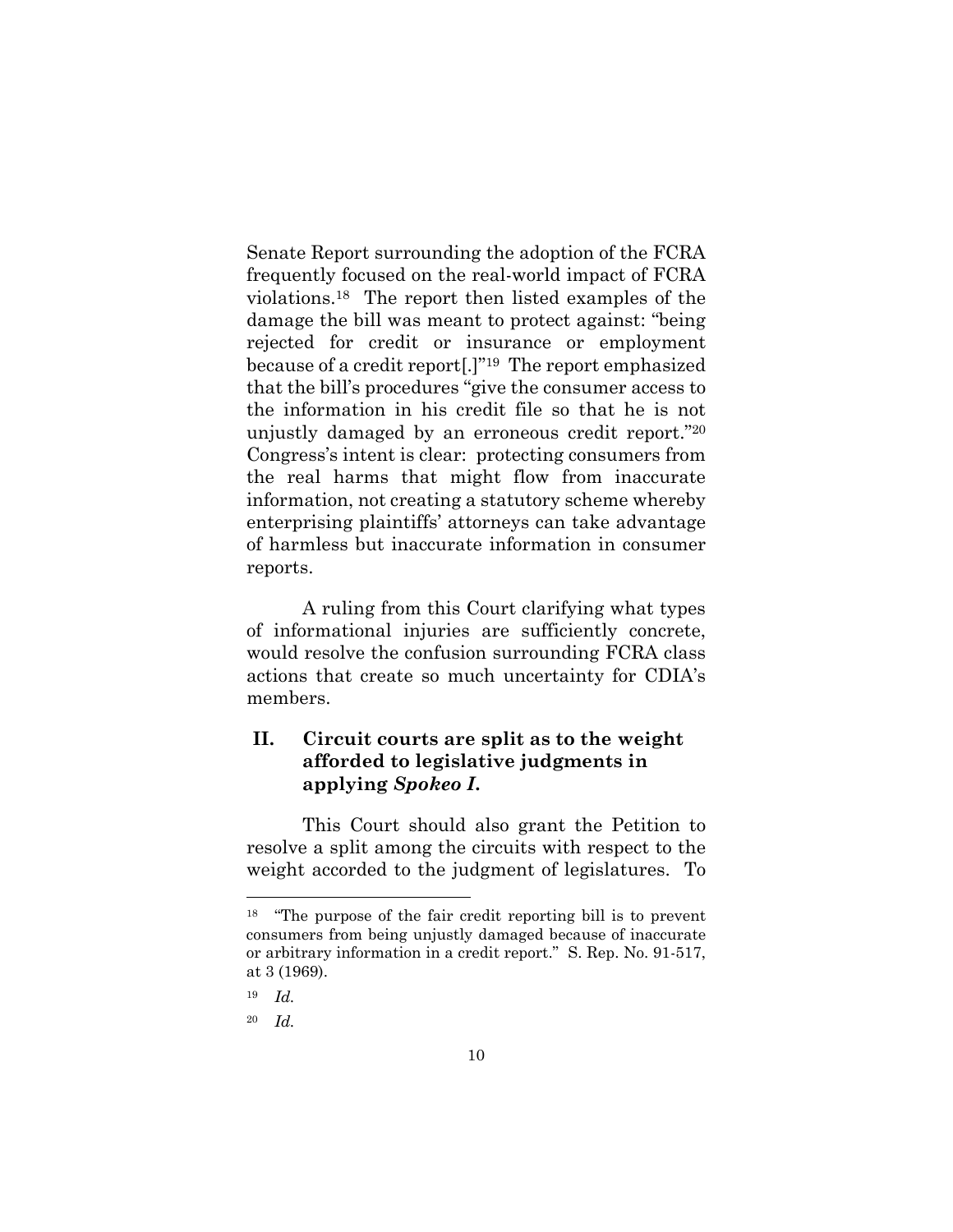be sure, this Court has explained that Congress's judgment is "instructive and important" in assessing whether an injury is sufficiently concrete<sup>21</sup> and that Congress can elevate intangible injuries to Article III injuries. However, as this Court has explained, a legislature may not abrogate standing requirements by "statutorily granting the right to sue to a plaintiff who would not otherwise have standing."22 That a legislature may occasionally elevate an intangible harm to a legally cognizable injury in fact "does not mean that a plaintiff automatically satisfies the injury-in-fact requirement whenever a statute grants a person a statutory right and purports to authorize that person to sue to vindicate that right."23

*Patel* diverges from that framework. As an initial matter, state legislatures are not entitled to the same deference as Congress in interpreting the *federal* Constitution and determining the jurisdiction of the *federal* courts. This Court explained in *Spokeo I* that "*Congress* is well positioned to identify intangible harms that meet minimum Article III requirements." *Spokeo I*, 136 S. Ct. at 1549 (emphasis added)—and that Article III places firm limits on what even Congress may deem an Article III harm. There is no basis for extending the same deference to *state* legislative bodies in determining what Article III requires.

Further, *Patel* failed to require any pertinent exercise of legislative judgment about concrete

 21 *Spokeo I*, 136 S. Ct. at 1549.

<sup>22</sup> *Id.* at 1548.

<sup>23</sup> *Id*. at 1549.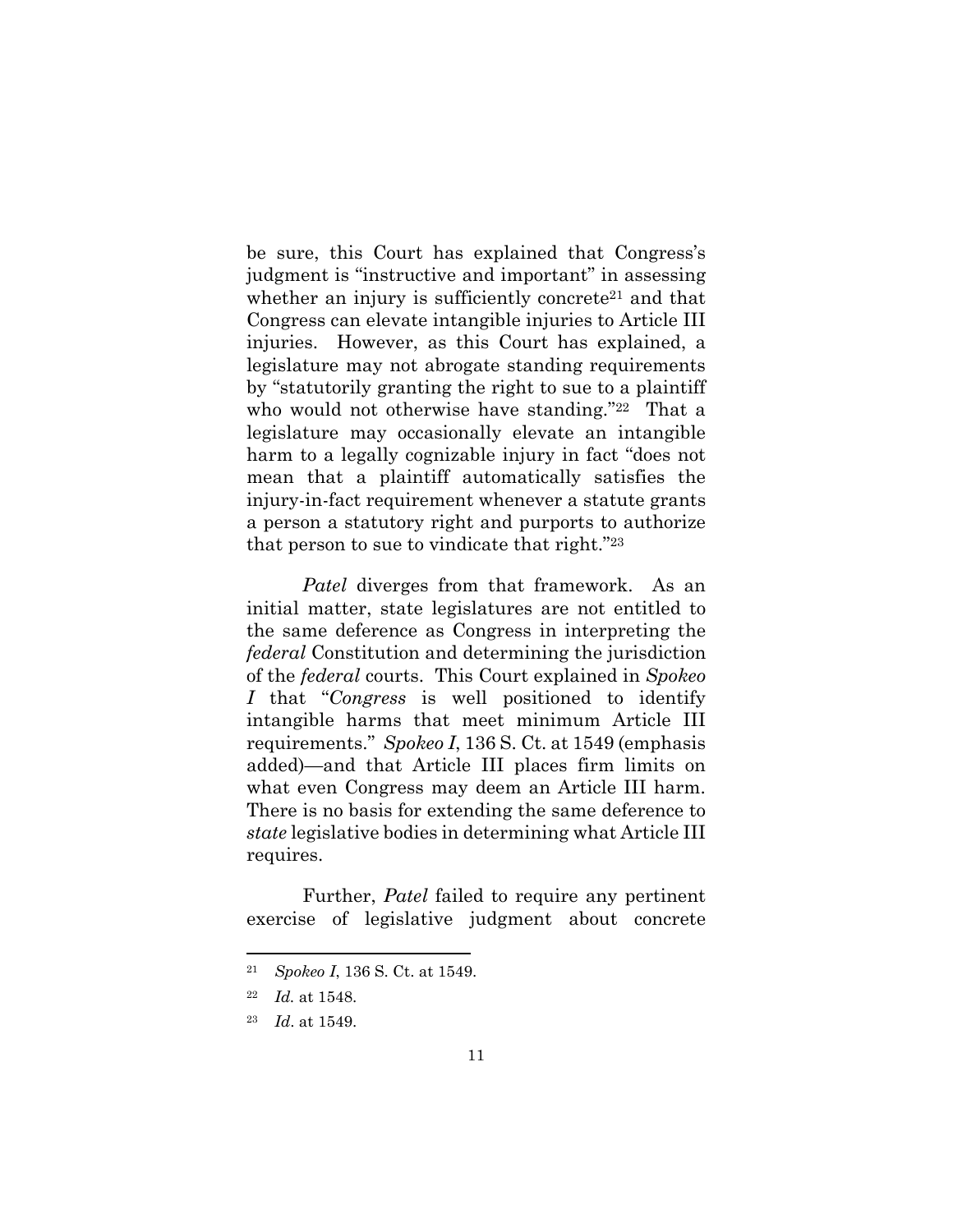harms. In finding that Plaintiffs had established a concrete injury, the Ninth Circuit explained that: "[I]n enacting BIPA, the [Illinois] General assembly found that the development and use of biometric data presented risks to Illinois's citizens, and that '[t]he public welfare, security, and safety will be served by regulating the collection, use, safeguarding, handling, storage, retention, and destruction of biometric identifiers and information.'"24

The General Assembly made no "judgment," however, that a violation of BIPA's notice-andconsent provisions automatically establishes harm. It found only that, "once compromised," biometric identifiers may create a "risk of identity theft."25 Patel also found that in *Rosenbach v. Six Flags*,<sup>26</sup> the Illinois Supreme Court deemed the General Assembly to have made a judgment that the collection of biometric data is harmful.<sup>27</sup> The opposite is true. Rosenbach held that BIPA's statutory "aggrieved" provision did not require a "compensable injury" because BIPA was intended to permit "preventative" lawsuits before "compensable" harm occurs.28 By definition, a "preventative" suit cannot be brought in federal court.

Critically, in analyzing Illinois' legislative findings, the Ninth Circuit made no effort to connect the purported "risks" imposed by collection of biometric identifiers and the specific technology at

<sup>24</sup> *Patel*, 932 F.3d at 1273 (citing 740 ILCS 14/5(g) (2008)).

<sup>25 740</sup> ILCS 14/5(c) (emphasis added).

<sup>26 2019</sup> IL 123186 (Jan. 25, 2019).

<sup>27</sup> Patel, 932 F.3d at 1274.

<sup>28 2019</sup> IL 123186, ¶¶ 35 37.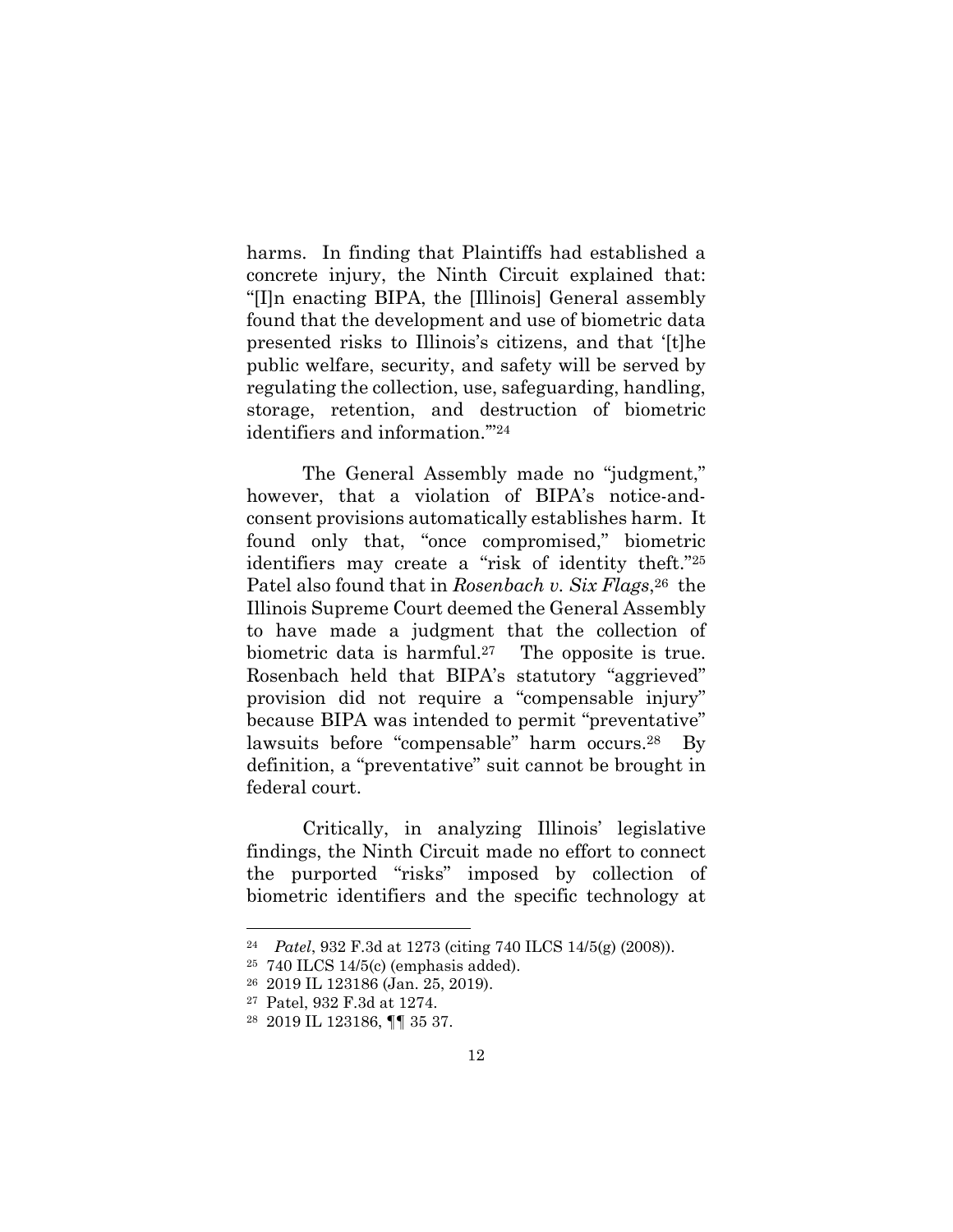issue here: the application of facial recognition technology to online photos. The weight given to the Illinois legislature's pronouncements – and an erroneous interpretation of an Illinois Supreme Court precedent -- far exceeds the deference other Circuits have afforded even Congress, let alone state legislatures.

In *Salcedo v. Hanna*<sup>29</sup> the Eleventh Circuit held that in implementing the Telephone Consumer Protection Act, Congress sought to protect consumers from intrusive telephone calls at home, not unwanted text messages on mobile phones.30 This rationale meant that a plaintiff who had received a single unwanted text message lacked standing to sue; his alleged harm was not within the realm of injury Congress sought to protect.31 The court did not extrapolate intrusive text messages from Congress's elevation of intrusive phone calls.

<sup>29</sup> *Salcedo v. Hanna*, 936 F.3d 1162, 1168–69 (11th Cir. 2019).

<sup>30 &</sup>quot;Congress's legislative findings about telemarketing suggest that the receipt of a single text message is qualitatively different from the kinds of things Congress was concerned about when it enacted the TCPA. In particular, the findings in the TCPA show a concern for privacy within the sanctity of the home that do not necessarily apply to text messaging. 'Unrestricted telemarketing ... can be an intrusive invasion of privacy,' and '[m]any consumers are outraged over the proliferation of intrusive, nuisance calls to their homes from telemarketers,' Congress found. Pub. L. No. 102-243, § 2, ¶¶ 5, 6. By contrast, cell phones are often taken outside of the home and often have their ringers silenced, presenting less potential for nuisance and home intrusion." *Salcedo*, 936 F.3d at 1169.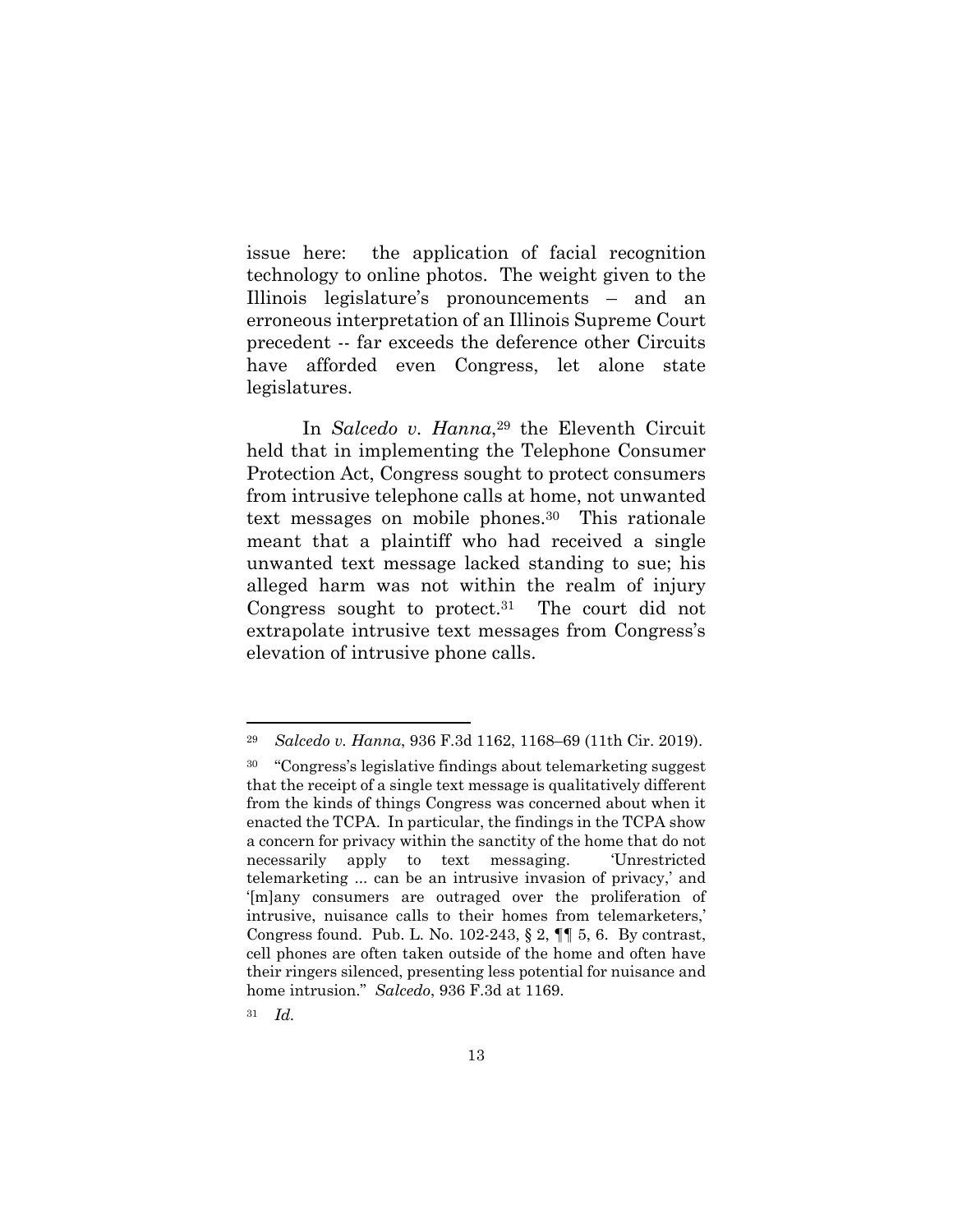Similarly, in *Huff*, the Sixth Circuit considered the legislative history of the FCRA and, while recognizing that Congress had sought to curb the dissemination of inaccurate consumer report information,32 held that Congress did not have a "blank check" to define and create informational injuries.33 "Any other conclusion would give Congress the final say over the injury-in-fact limitations in Article III, an outcome inconsistent with the architecture of the Constitution."34 *Huff* had not shown how Congress's concern with inaccurate consumer reports actually had a realworld impact on him.35

 The Ninth Circuit afforded plaintiffs the precise "blank check" condemned in *Huff* and *Salcedo*, creating divergent outcomes over the same set of facts. Privacy concerns with *the application of facial recognition technology to online photos* were not part of the Illinois legislature's consideration of harm in enacting the BIPA -- indeed, the legislature specifically excluded "photographs" and "information derived from" "photographs" from the statute's reach.36 And again, the legislature was concerned about the risks of identity theft when biometric data

<sup>32</sup> *Huff*, 923 F.3d at 465.

<sup>33</sup> *Id.* at 466.

<sup>34</sup> *Id.*

<sup>35 &</sup>quot;All of this still leaves Congress with plenty of power to define and create intangible injuries. It just has to explain itself in a way it never did here. In the absence of an explanation of how a seemingly harmless procedural violation constitutes a real injury, we are left with a canyon-sized gap between Congress's authority and the problem it seeks to resolve." *Id.* 36 740 ILCS 14/10.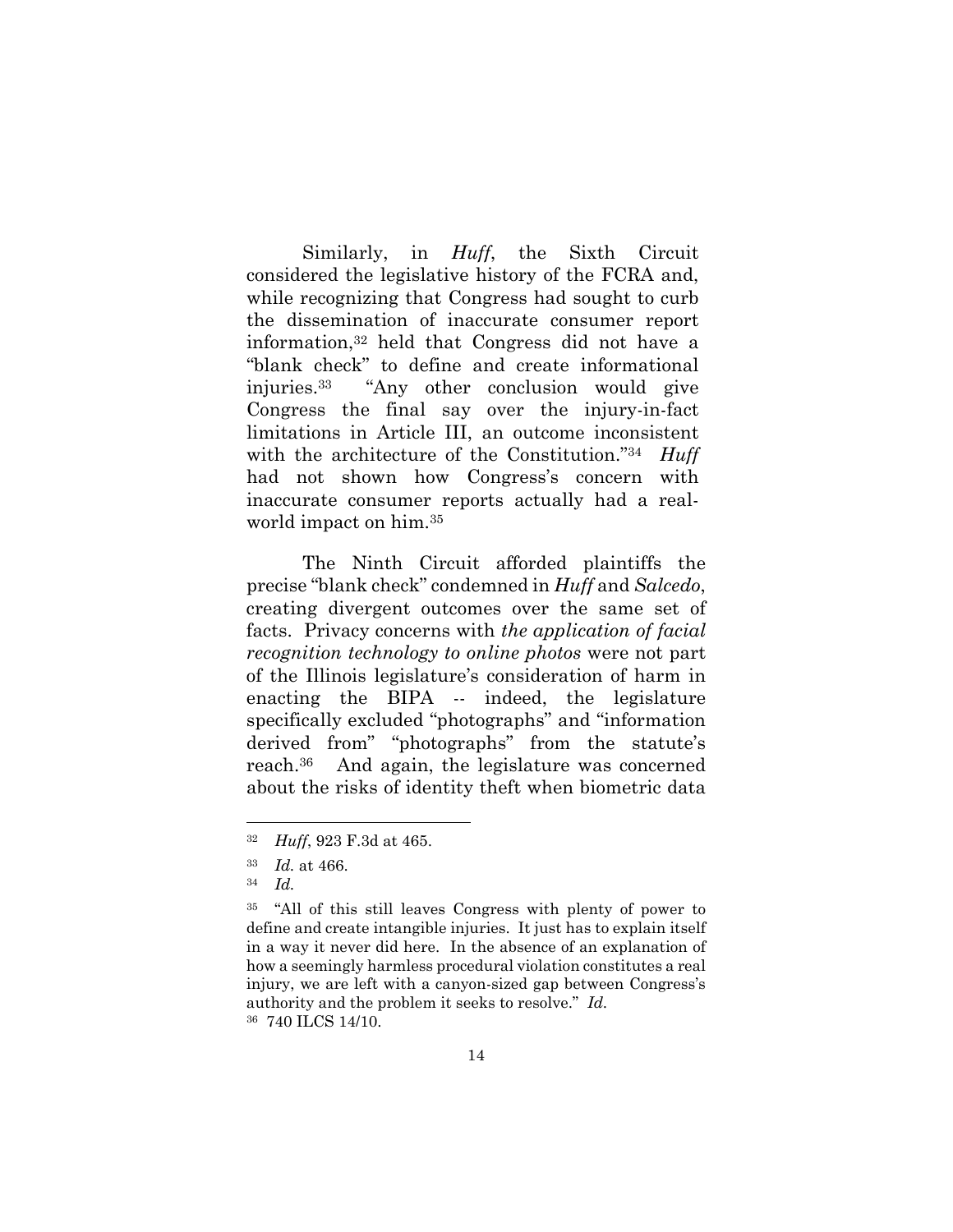is compromised, not merely collected or stored.37 The legislature never suggested that the mere use of facial recognition technology creates such risks, nor did the Ninth Circuit. Yet the Ninth Circuit held that any application of facial recognition technology without notice and consent is sufficient to establish an Article III injury. By contrast, the Eleventh Circuit required a specific finding regarding the harm associated with an unwanted text message in enacting the TCPA.

 If the Petition is not granted, CDIA's members face the possibility of divergent outcomes under the same set of facts. It is easy to see how a broad reference to "privacy" in the context of FCRA could be used to create causes of action for informational injuries that would be insufficient in other circuits such as the Sixth and Eleventh Circuits. The membership should not face such uncertainty. The Court should grant the Petition to bring clarity to how legislative findings are treated in the standing analysis.

## **III. Clarification of Article III standing requirements is particularly important to CDIA members, who face ruinous damages through no-injury class actions.**

For CDIA's members, expanding standing as the Ninth Circuit has done in the underlying decision is no academic exercise. Affording access to the federal courts in the absence of a real-world harm is particularly troubling where citizens, including CDIA's members and its members' data furnishers

<sup>37 740</sup> ILCS 14/5.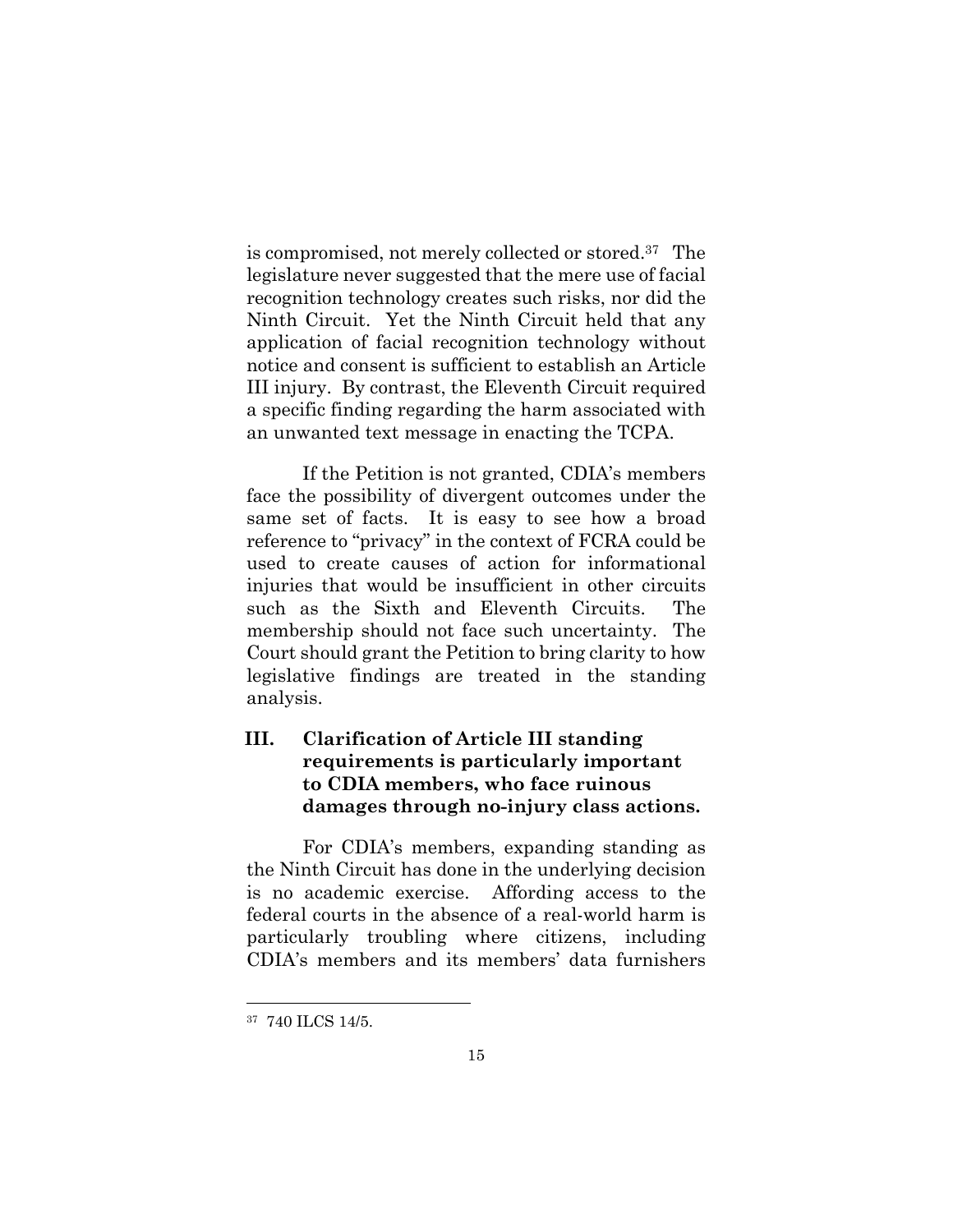and customers, may be subject to ruinous damages through class action lawsuits that do not seek to redress any actual consumer harm. CDIA's members' business practices are subject to the FCRA and may involve millions of consumers each day, touching every aspect of the economy.38 Given their important role in the economy, it is not surprising that consumers sue CDIA's members hundreds of times each year, alleging violations of the FCRA. Through the sheer volume of consumer reports generated, and the FCRA's statutory damages provision, CDIA's members face crushing liability if no-injury plaintiffs can bring class actions in federal court. Worse yet, the Ninth Circuit's decision will encourage forumshopping—plaintiffs are likely to file class actions in the Ninth Circuit to take advantage of its outlier approach to Article III standing.

The effect of the Ninth Circuit's effective abrogation of *Spokeo I* reverberate beyond just the parties to these cases. The enormous risk of no-harm class actions is an obstacle for members of CDIA that might want to innovate by, for example, creating products that facilitate reporting of vulnerable or "credit invisible" consumers<sup>39</sup> who have no credit history. That risk is also an obstacle for furnishers of

<sup>38</sup> *Wal-Mart Stores, Inc. v. Dukes*, 564 U.S. 338, 349-50 (2011) (internal quotation marks omitted).

According to a 2016 study by the Consumer Financial Protection Bureau, "credit invisibles"—people with little or no credit history—are disproportionately low-income, minorities, and young. CONSUMER FINANCIAL PROTECTION BUREAU, "Who are the credit invisibles?" (Dec. 2016), available at: https://s3.amazonaws.com/files.consumerfinance.gov/f/documen ts/201612 cfpb credit invisible policy report.pdf.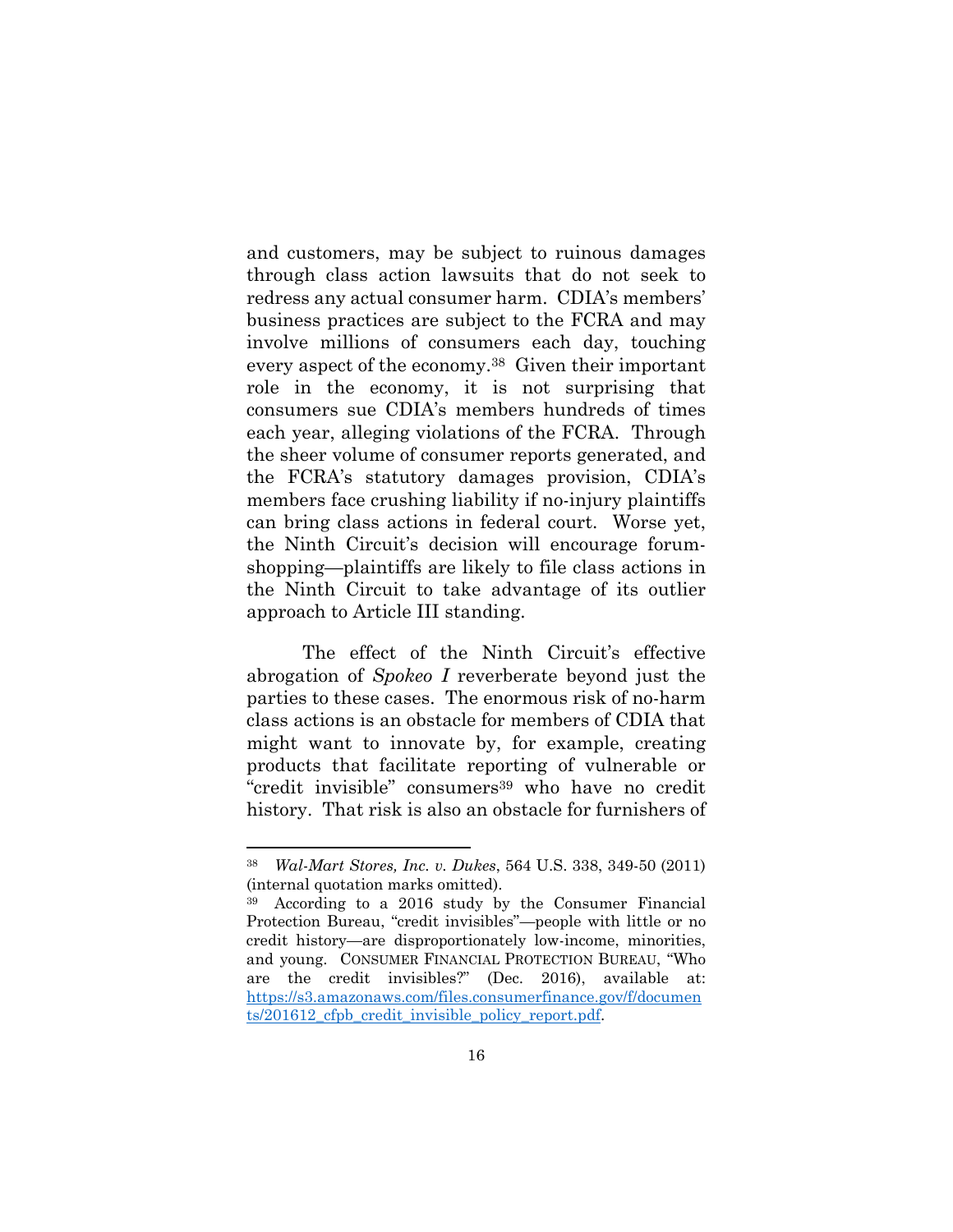information to CRAs, which face the same statutory damages scheme.40 In light of this risk, a number of furnishers have decided to stop furnishing information, and other potential furnishers have decided not to furnish information. At a macro level, the less information that is furnished to and compiled by CRAs, the less reliable the information in consumer reports becomes for purposes of risk modeling. At a micro level, reduced furnishing and reporting hinders the ability of "credit invisible" consumers to build credit history. These decisions by CRAs and furnishers are important, because users of consumer reports rely on them to make important decisions affecting consumers' employment, housing, and access to credit.41

<sup>40</sup> The statutory damages provision of the FCRA applies to all violations of the statute, not just violations by CRAs. 15 U.S.C.  $§ 1681n(a)(1)(A).$ 

<sup>41 &</sup>quot;In competitive markets, the benefits of credit reporting activities are passed on to borrowers in the form of a lower cost of capital, which has a positive influence on productive investment pending. Improved information flows also provide the basis for fact-based and quick credit assessments, thus facilitating access to credit and other financial products to a larger number of borrowers with a good credit history (i.e. good repayment prospects)." International Bank for Reconstruction and Development, "General principles for credit reporting," The World Bank (Sept. 2011), available at: http://documents.worldbank.org/curated/en/6621614681475575 54/General-principles-for-credit-reporting.